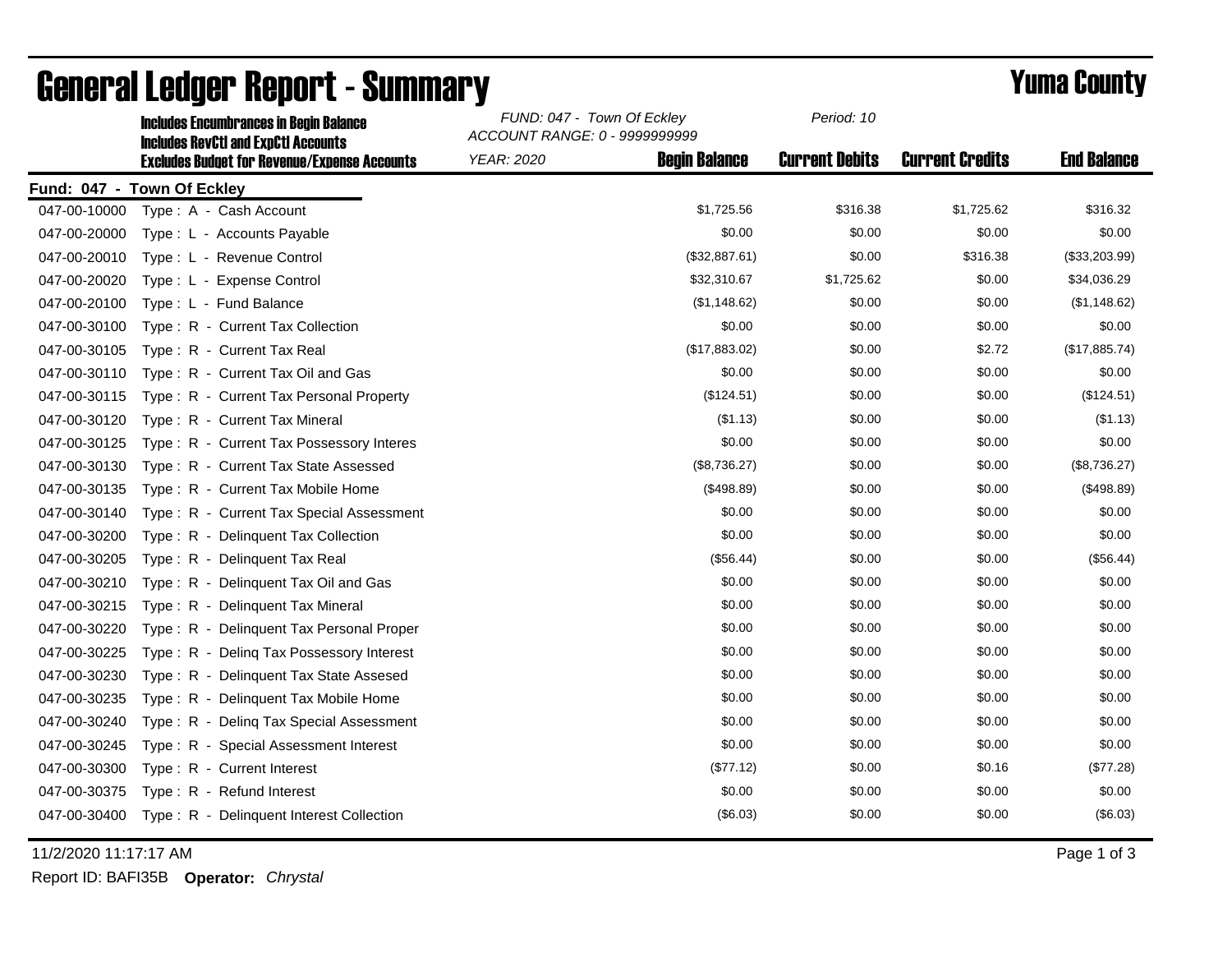|              | <b>Includes Encumbrances in Begin Balance</b><br><b>Includes RevCtI and ExpCtI Accounts</b><br><b>Excludes Budget for Revenue/Expense Accounts</b> |                             | FUND: 047 - Town Of Eckley<br>ACCOUNT RANGE: 0 - 9999999999 |                             | Period: 10   |                       |                                  |                    |
|--------------|----------------------------------------------------------------------------------------------------------------------------------------------------|-----------------------------|-------------------------------------------------------------|-----------------------------|--------------|-----------------------|----------------------------------|--------------------|
|              |                                                                                                                                                    |                             | YEAR: 2020                                                  | <b>Begin Balance</b>        |              | <b>Current Debits</b> | <b>Current Credits</b>           | <b>End Balance</b> |
|              | Fund: 047 - Town Of Eckley                                                                                                                         |                             |                                                             |                             |              |                       |                                  |                    |
| 047-00-30500 | Type: R - Miscellaneous Collections                                                                                                                |                             |                                                             |                             | \$0.00       | \$0.00                | \$0.00                           | \$0.00             |
| 047-00-32100 | Type: R - Transfers In                                                                                                                             |                             |                                                             |                             | (\$1,549.64) | \$0.00                | \$4.27                           | (\$1,553.91)       |
| 047-00-33000 | $Type: R - Auto Tax B Collection$                                                                                                                  |                             |                                                             |                             | (\$1,610.61) | \$0.00                | \$178.62                         | (\$1,789.23)       |
| 047-00-33100 | Type: R - Auto Tax A & F Collection                                                                                                                |                             |                                                             |                             | (\$581.39)   | \$0.00                | \$28.36                          | (\$609.75)         |
| 047-00-33400 | Type: R - M.V. Additional                                                                                                                          |                             |                                                             |                             | (\$1,029.76) | \$0.00                | \$102.25                         | (\$1,132.01)       |
| 047-00-33401 | Type: R - Delinguent Sewer Fees                                                                                                                    |                             |                                                             |                             | (\$732.80)   | \$0.00                | \$0.00                           | (\$732.80)         |
| 047-00-49100 | Type: X - Treasurer Fees                                                                                                                           |                             |                                                             |                             | \$614.30     | \$0.06                | \$0.00                           | \$614.36           |
| 047-00-49401 | Type: X - Transfer Out                                                                                                                             |                             |                                                             |                             | \$0.00       | \$0.00                | \$0.00                           | \$0.00             |
| 047-00-49500 | Type: X - Checks Written / ACH Transfer                                                                                                            |                             |                                                             |                             | \$31,696.37  | \$1,725.56            | \$0.00                           | \$33,421.93        |
|              |                                                                                                                                                    | Fund: 047 - Town Of Eckley  |                                                             | Totals :                    | (\$576.94)   | \$3,767.62            | \$2,358.38                       | \$832.30           |
|              |                                                                                                                                                    | <b>Total Fund Revenues:</b> | \$316.38                                                    | <b>Total Fund Expenses:</b> |              | \$1,725.62            | <b>Net Revenue Over Expense:</b> | (\$1,409.24)       |

## General Ledger Report - Summary **Example 2018** Yuma County